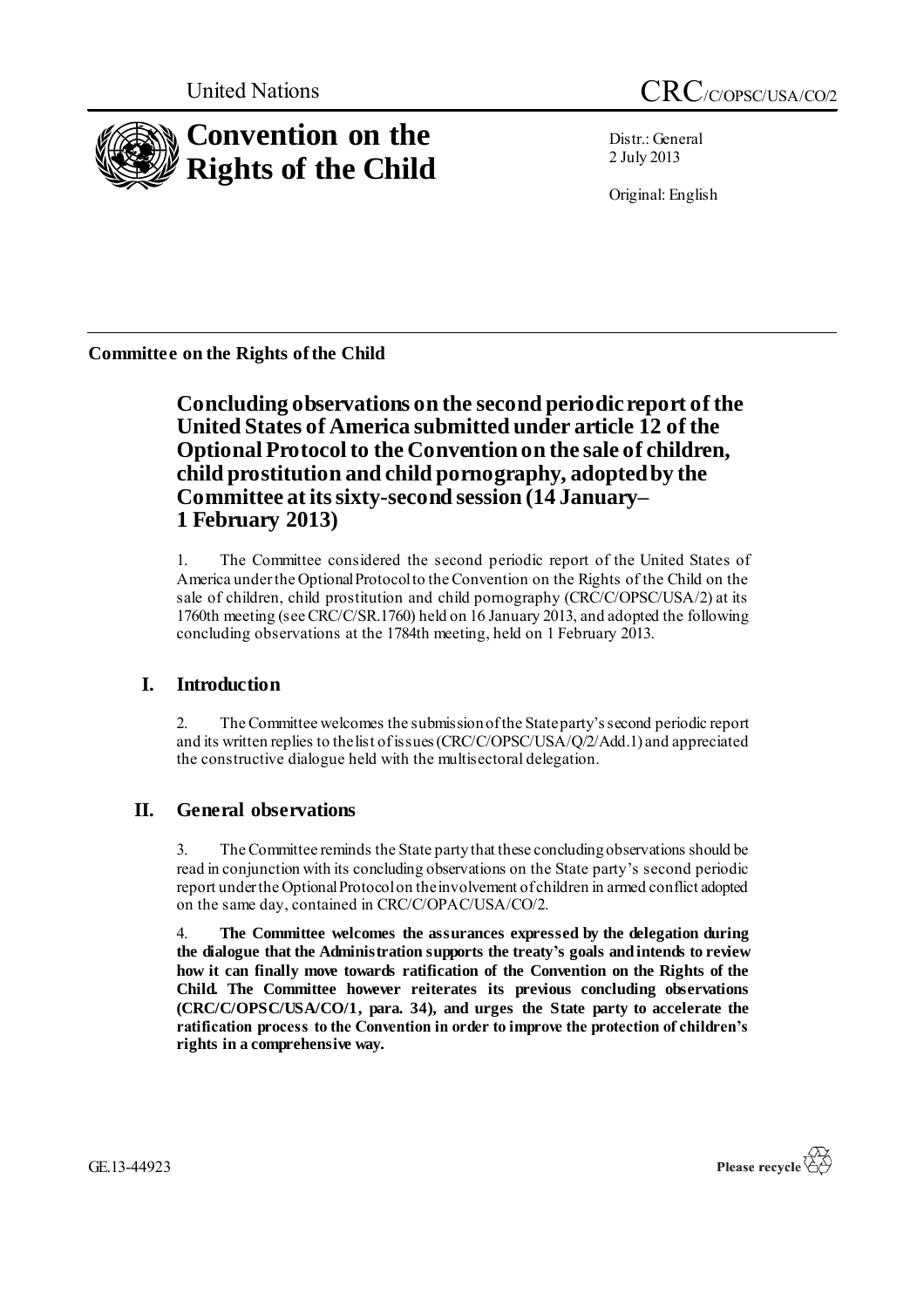#### **Positive aspects**

5. The Committee welcomes the enactment of:

(a) The Intercountry Adoption Universal Accreditation Act of 2012, Public Law No. 112-276;

(b) The Providing Resources, Officers, and Technology to Eradicate Cyber Threats to Our Children Act (PROTECT Our Children Act of 2008), Public Law No. 110- 401, enacted on 13 October 2008; and

(c) The William Wilberforce Trafficking Victims Protection Reauthorization Act (TVPA) of 2008, Public Law No. 110-457;

6. The Committee further welcomes progress achieved in the creation of institutions and adoption of plans and programmes that facilitate the implementation of the Optional Protocol, including:

(a) The Program for Deferred Action for Childhood Arrivals, taking effect in August 2012, which provides unaccompanied children with a temporary permit to remain in the United States; and

(b) The National Strategy for Child Exploitation Prevention and Interdiction, (August 2010), which establishes overall national anti-trafficking objectives.

# **III. Data**

# **Data collection**

7. The Committee reiterates its concern expressed under the previous concluding observations (CRC/C/OPSC/USA/CO/1, 2008) regarding:

(a) The lack of progress on establishing an effective national data collection system on the sale of children, child prostitution and pornography that could be shared by federal, state and local authorities which currently use many different data systems. While noting thefurther development of the Federal Bureau of Investigation (FBI) uniform crime reporting system by including trafficking, the Committee is concerned that this system focuses mostly on detecting and combating offenders of trafficking and not sufficiently on children as victims or potential victims, overemphasizing law enforcement rather than protection and prevention;

(b) Insufficient research and evidence-based policy and programme analysis centred on children and the root causes of the crimes affecting them, and that what exists is overwhelmingly focused on trafficking for sexual exploitation and little on labour exploitation and other offences covered by the Optional Protocol; and

Difficulties arising from considering a wide range of criminal activities against children as trafficking in the collection of data and analytical information, including the offences covered by the Optional Protocol. This also leads to misconceptions and variations in the identification of victims and of appropriate strategies to prevent and combat these crimes at national, state, local and international levels.

8. **The Committee urges the State party, as recommended in its previous concluding observations (CRC/C/OPSC/CO/1, 2008) to strengthen its efforts to:**

**(a) Develop and implement a comprehensive and systematic data collection system, including for analysis, monitoring and impact assessment, covering all areas provided for in the Optional Protocol and all territories of mainland United States as**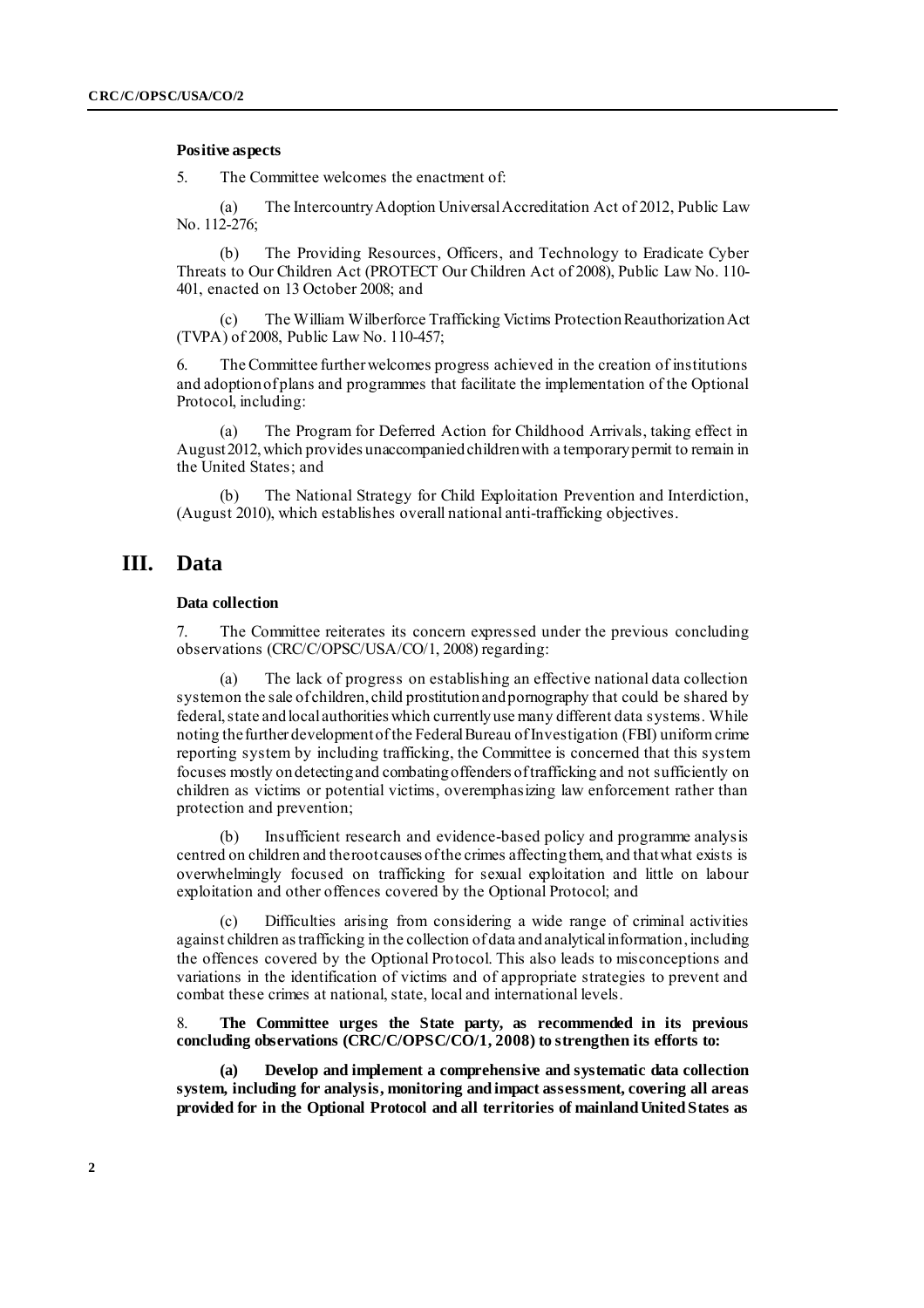**well as the insular areas and other dependent areas over which the State party exercises sovereignty. The Committee further recommends that data should be disaggregated, inter alia, by sex, age, nationality, ethnic origin, socioeconomic background, disability and geographical area and should also focus on children placed at specific risk of becoming victims of the offences covered by the Protocol such as unaccompanied foreign children, children accompanying their migrant families, child labourers, the homeless and children in street situations. The Committee also recommends that the State party establish common indicators for data collection to be used at federal and state levels;**

**(b) Support and establish partnerships with non-governmental organizations (NGOs) and academic centres to conduct in-depth studies on root causes of the crimes affecting children and on the extent and impact of protection measures and programmes, covering sexual as well as labour exploitation and other situations affecting children including poverty and marginalization; and**

**(c) Consider clarifying, for purposes of data collection as well as for the planning and development of policies and programmes covering all areas of the Optional Protocol, the definitions of offences in line with articles 2, 3 and 10 of the Protocol and differentiating between child and adult victims, and ensuring consistency of their use by legislators, service providers, law-enforcement officials and the general public at federal, state and local levels.**

# **IV. General measures of implementation**

### **Legislation**

9. While welcoming the TVPA reauthorization of 2008, the Committee remains concerned that, at both federal and state level, the legislation does not distinctly address all offences covered under the Optional Protocol, making sex trafficking of children synonymous with child prostitution, or commercial sexual exploitation of children. The Committee further regrets that, due to the fact that federal implementing legislation is ambiguous and does not comprehensively give effect to all the provisions of the Protocol, it is interpreted differently by states and has thus resulted in inconsistencies in laws and interpretations. The Committee also regrets the lack of harmonization with regard to the age of the child between federal and state legislation and among states.

# 10. **The Committee recommends that the State party:**

**(a) Ensure that the definition of sale of children, which is similar to but not identical to trafficking in persons, is amended in the national legislation in order to adequately implement the provision on sale contained in the Optional Protocol and that all elements of the Protocol are covered under federal legislation so as to ensure consistent application of all the obligations under the Protocol in all states and territories. In so doing, the Committee recommends that the State party ensure the distinction between child and adult victims of the referred offences and that model legislation and training programmes are developed to motivate and facilitate harmonization and strengthening of laws at state level; and**

**(b) Ensure harmonization between federal and state laws regarding the age of the child, establishing full protection up to 18 years.**

### **Independent monitoring**

11. The Committee welcomes the fact that more than half of the states in the State Party have established a Child Advocate or Ombudsman Office. The Committee, however,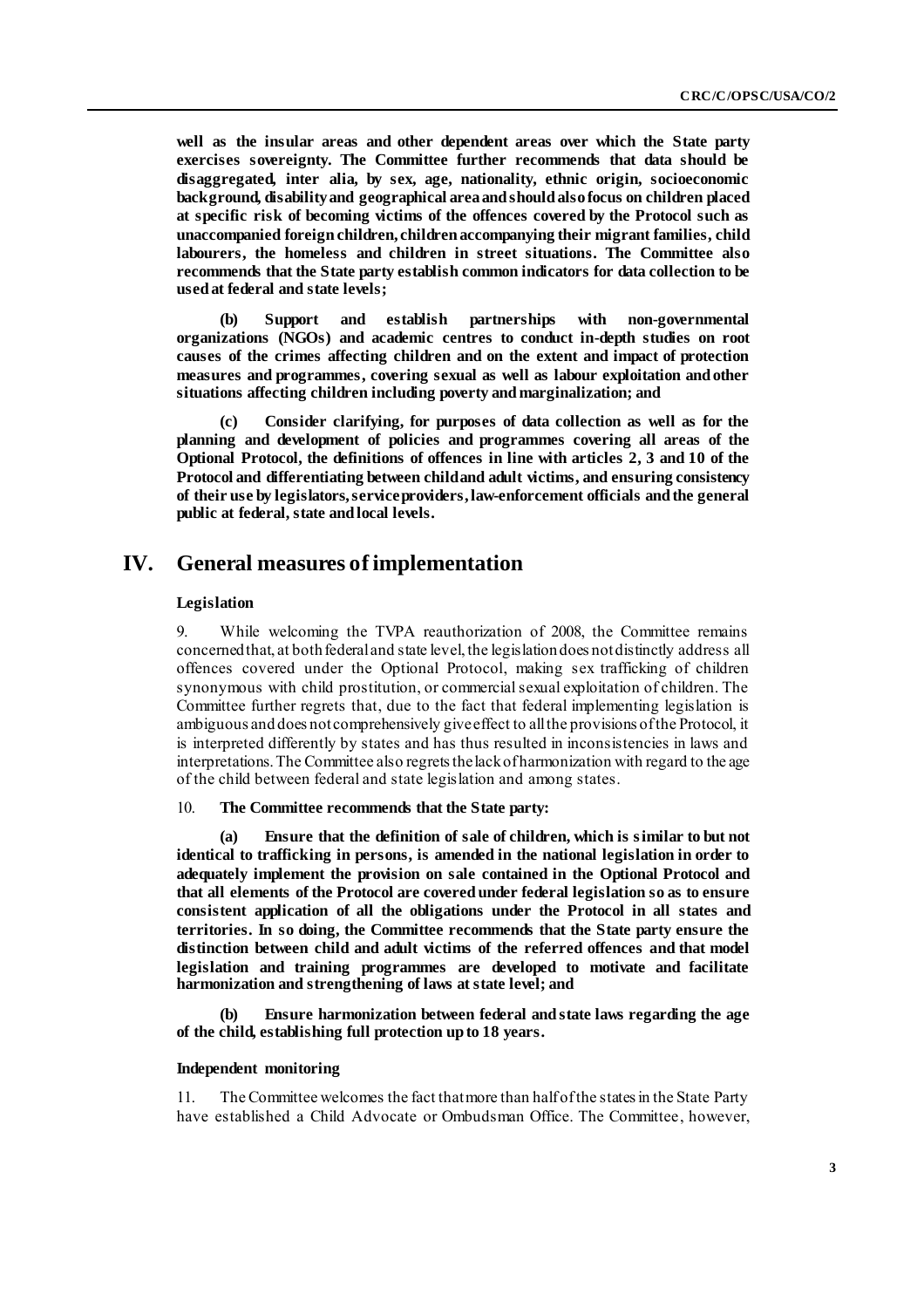regrets that the different Offices of the Child Advocate or Ombudsman vary in roles and degrees of independence, and that no progress has been made to establish an independent national human rights institution in line with the Paris Principles, to regularly monitor progress in the fulfilment of child rights under the Optional Protocol and to receive and address complaints from children.

12. **In the light of its general comment No. 2 on the role of independent national human rights institutions in the promotion and protection of the rights of the child (CRC/GC/2002/2) and of the recommendations made by numerous United Nations human rights bodies on the necessary establishment of an independent national human rights institution in line with the Paris Principles, the Committee urges the State party to establish such a national independent mechanism and encourages those states that have not yet done so to set up an office of the Child Advocate or Ombudsman similarly charged to monitor the fulfilment of rights under the Optional Protocol and deal with children's complaints of violations of their rights in a childfriendly and expeditious manner.**

#### **National plan of action**

13. The Committee welcomes the information provided by the State party during the dialogue, that it is developing a comprehensive strategic action plan to strengthen services for trafficking victims as well as the appointment of a coordinator within the Department of Justice. However, the Committee is concerned that such a planning exercise may not effectively be linked to the 2010 National Strategy for Child Exploitation Prevention and Interdiction in order to render operational its objectives to prevent and combat the offences under the Optional Protocol.

14. **The Committee recommends that the State party accelerate the adoption and implementation of a national plan of action to prevent and combat the sale of children, child prostitution and child pornography. In so doing, it recommends that the State party, in consultation and cooperation with all relevant stakeholders and children:**

**(a) Ensure that the National Strategy for Child Exploitation Prevention and Interdiction and related planning mechanisms cover all offences under the Optional Protocol with specific objectives and targets, indicators of progress and specific budgetary allocations; and** 

**(b) Ensure that such a planning exercise constitutes a model plan for the development at state level of comprehensive and operative plans for implementation of the Optional Protocol.** 

#### **Coordination and evaluation**

15. The Committee, while noting the information provided by the State party during the dialogue on efforts undertaken to strengthen coordination, is however concerned that the coordination between federal, state and local authorities, among government agencies and with NGOs working in the implementation of the Optional Protocol remains inadequate.

16. **The Committee recommends that the State party ensure that the National Coordinator appointed within the Department of Justice has the authority and resources to discharge its overall multisectoral responsibility for coordination of the Optional Protocol, and for effective monitoring and evaluation of the National Strategy and related plans of action, policies and programmes to implement the Protocol within the State party. Furthermore, it recommends that the federal government develop proactive coordination and communication policies, monitoring**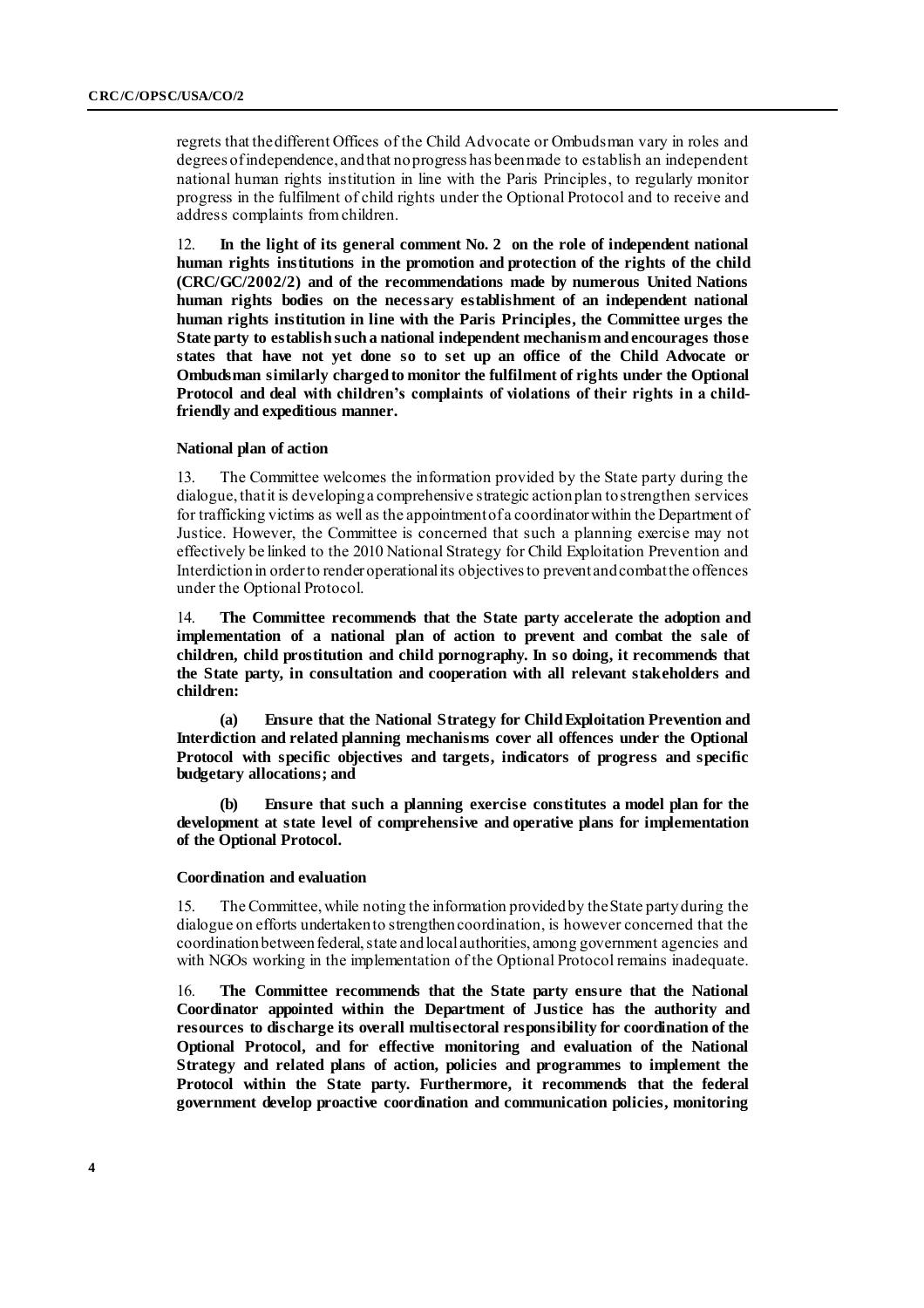**and information mechanisms and channels to encourage states to coordinate efforts to plan and to enforce and implement the Protocol at local level.**

### **Dissemination and awareness-raising**

17. The Committee welcomes the efforts undertaken by the State party and in particular the Department of Health and Human Services to reach out to the public and providers, the Department of Education's Office of Safe and Healthy Students programme to raise awareness of the issues covered under the Optional Protocol and the Blue Campaign initiative launched by the Department of Homeland Security to raise awareness of human trafficking. The Committee is, however, concerned that these activities focus on human trafficking in general, failing to make the crucial difference between child and adult victims or those at risk of becoming victims of sale, child prostitution and child pornography.

#### 18. **The Committee recommends that the State party:**

**(a) Make all the provisions of the Optional Protocol widely known to the public, particularly to children and their families, through, inter alia, developing and implementing specific long-term awareness-raising programmes, at national and state level, and including the provisions of the Protocol into school curricula at all levels of the education system using appropriate material created specifically for children; and** 

**(b) In cooperation with civil society and the media, intensify and promote awareness among the public at large of the need to prevent and combat crimes under the Optional Protocol, focusing on children who are particularly at risk of becoming victims and their parents, and encouraging the participation of the community, in particular that of children including child victims of both sexes.**

## **Training**

19. While appreciating the statement made during the dialogue that a major component of the strategic action plan will be enhanced training for the officials most likely to come in contact with trafficking victims, as well as the efforts undertaken by the Department of Justice and the National Coordinator to provide training, domestically and abroad, the Committee is nevertheless concerned that training mainly addresses trafficking. Furthermore, the Committee is concerned that training is not sufficiently child-specific and that it does not contemplate evaluation of the impact of training on actual changes in understanding and behaviour.

20. **The Committee recommends that the State party extend and strengthen its training activities and ensure that they include all areas covered by the Optional Protocol and are provided to all relevant professionals working with and for children, including judges, public prosecutors, police officers, immigration and customs officers, medical staff, social welfare officers, religious and community leaders, organizations accredited for adoption, media and other professionals and all technical staff concerned.** 

### **Allocation of resources**

21. The Committee regrets the absence of clearly identifiable budget allocations assigned to activities designated to implement the Optional Protocol at the federal and state levels.

22. **The Committee recommends that the State party provide identifiable budget allocations to implement and evaluate application of the Optional Protocol. In addition, it specifically recommends that funding for research and programmes to prevent crimes under the Protocol is increased and provided to public agencies,**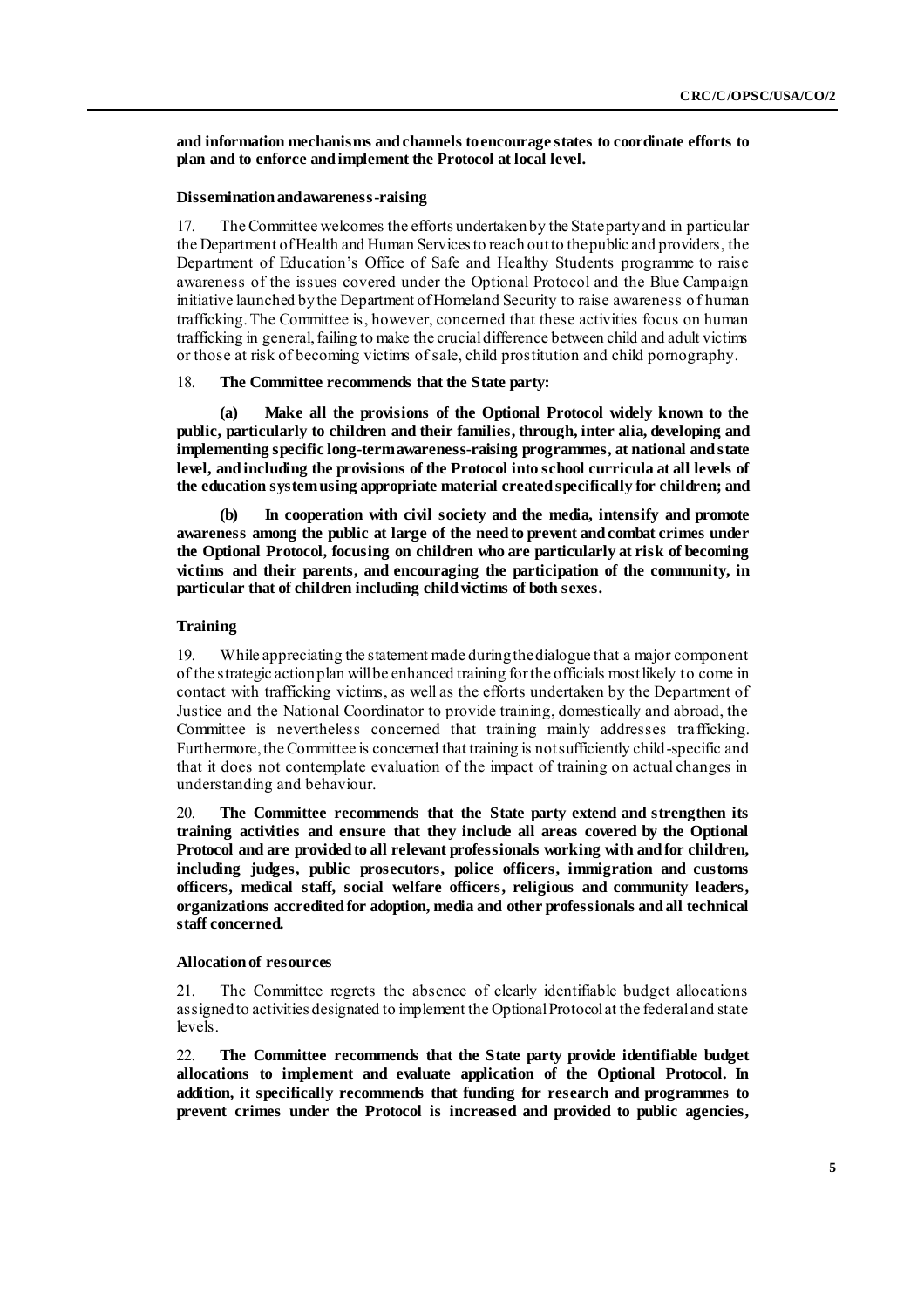**research institutions and NGOs that focus on understanding the family and community root causes that engender vulnerability to sale, sexual and labour exploitation and pornography.**

# **V. Prevention of the sale of children, child prostitution and child pornography (art. 9, paras. 1-2)**

**Measures adopted to prevent offences prohibited under the Optional Protocol**

23. The Committee regrets that the approach of existing policies, programmes and administrative measures to prevent offences under the Optional Protocol, is lawenforcement oriented to the detriment of a broader approach centred on the life and development of children. The Committee notes with particular concern that:

(a) Limited efforts have been undertaken to reduce the demand for children's sexual services as addressed in its previous concluding observations as addressed in its previous concluding observations (CRC/C/OPSC/USA/CO/1, para. 22, 2008), and to raise public awareness among adults who buy sexual services that they may in fact be abusing children;

Research and studies on the root causes and the risk factors of crimes covered under the Optional Protocol are insufficiently supported;

(c) Limited measures have been taken to combat gender-based discrimination and violence which constitute major factors in the sale of children, child prostitution and child pornography; and

(d) Limited or no attention is paid to children in vulnerable situations, such as children living in poverty, migrant children, children living in difficult family situations, including runaway and homeless children, native American children especially females, boys who tend to be throwaways and runaways, lesbian, gay, bisexual and transgender (LGBT) children, adolescent girls and "in-system" children, who are particularly at risk of becoming victims of the offences covered under the Optional Protocol.

## 24. **The Committee urges the State party, to:**

**(a) Promote awareness and understanding of social norms and perceptions regarding child prostitution and child pornography with a view to changing attitudes and behaviour of those demanding sexual services and of officials enforcing the law in order to prevent child sexual exploitation, whether for commercial or other reasons, and avoid victimization of children. In so doing, focus on family and community efforts to establish the safeguards and barriers required for prevention and protection of children, including the liability of parents;**

**(b) Conduct research on the profile of clients of child prostitution and child pornography, with a view to tackling demand as recommended by the Special Rapporteur on the sale of children, child prostitution and child pornography (A/HRC/16/57/Add.5, para. 109 (f), 2010);**

**(c) Enact the Violence Against Women Reauthorization Act of 2012 – H.R. 4271 – and strengthen efforts to combat gender-based discrimination and violence;** 

**(d) Undertake research on root causes, public awareness programmes and public debates in order to identify and protect the most vulnerable children, including children living in poverty, migrant children, children living in difficult family situations, including runaway and homeless children, native American children especially females, boys who tend to be throwaways and runaways, LGBT children, adolescent girls and "in-system" children, who are at particular risk of being victims**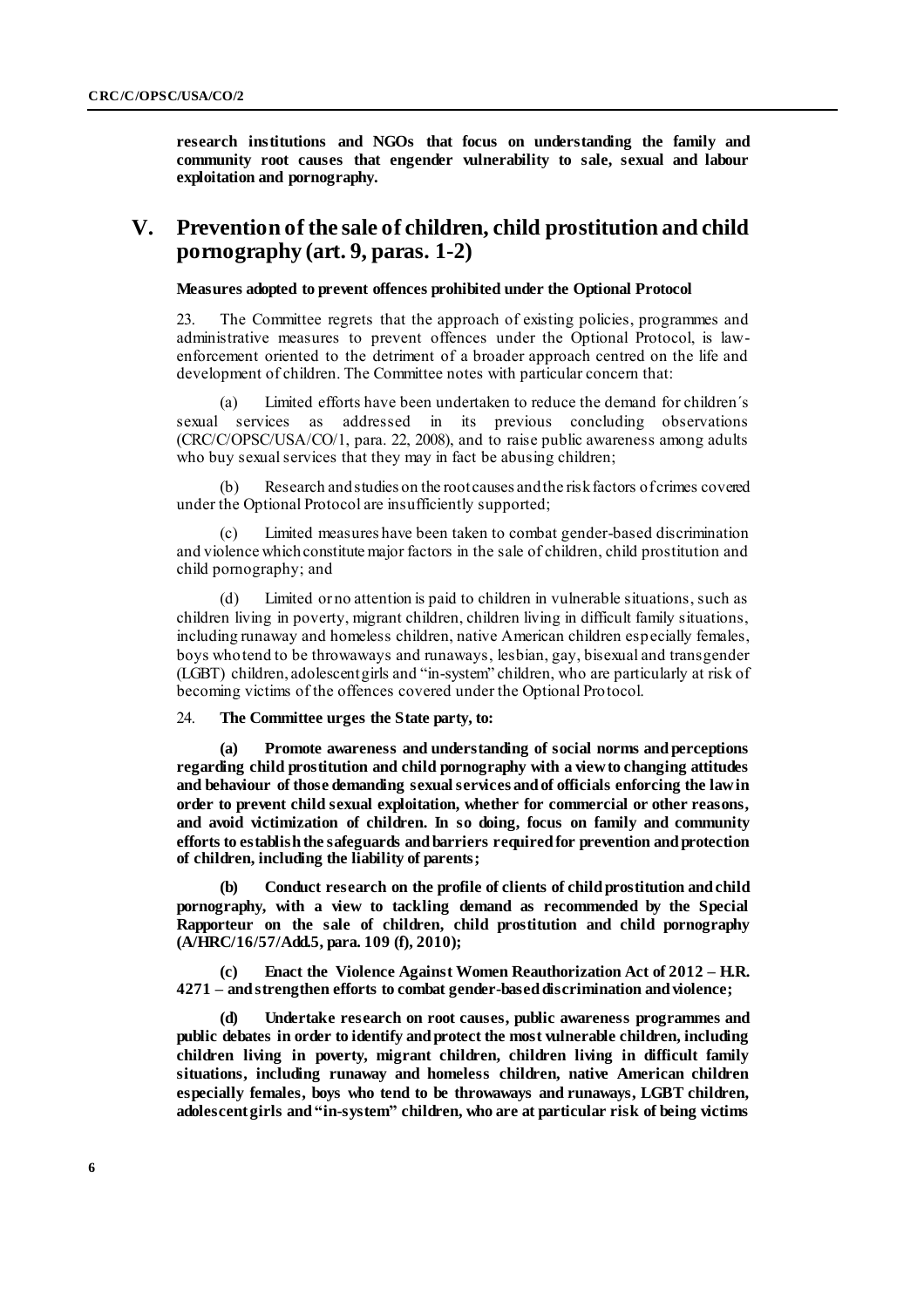**of the offences covered under the Optional Protocol, and provide them with the necessary support and assistance;**

**(e) Develop school-based prevention and early intervention programmes and involve all key stakeholders and children; and,**

**(f) Consult and enlist children and young people whose experience and insights can help identify areas for intervention, can design relevant solutions and act as strategic informants of research.**

### **Economic exploitation of children**

25. The Committee is deeply concerned that in the State party a large number of children are trafficked for the purpose of labour, especially in the agricultural sector, and that many children face the worst forms of child labour, including forced labour. The Committee is also concerned that little data is available on child economic exploitation. Furthermore, the Committee is also concernedat the dearth of relevant legislation regarding child labour and child economic exploitation in the agricultural sector and other sectors employing especially foreign nationals often in conditions amounting to servitude. The Committee is particularly concerned that children under the age of 16 can be hired to work in small farms with parental consent. The Committee is further concerned that children under 18 years and, in some cases, under 16 years are often encountered working in the agricultural sector in hazardous or dangerous conditions.

26. **The Committee urges the State party to take active measures to prevent the sale of children for the purpose of child labour by, inter alia, applying the TVPA to define modern forms of servitude related to child labour and ensure that the burden of proof is on the Government and not on the exploited children who do not have the capacity nor maturity to consent to being sold for this purpose. Furthermore, the Committee recommends that the State party:**

**(a) Adopt a coordinated strategy and a dedicated budget for combating the worst forms of child labour, especially in the agricultural sector;** 

**(b) Review and revise laws at federal and state level to ensure that the minimum age of 16 years also applies to small farms with or without parental consent;**

**(c) Strengthen the human, technical and financial resources of the Department of Labor, in particular the Wage and Hour Division at federal and state level, to ensure that inspections, monitoring, mediation and conciliation are undertaken to liberate children safely from economic exploitation and reintegrate them into society with full enjoyment of their rights;** 

**(d) Review policies and improve standards regarding United States industries and businesses that hire children both in and outside the country in order to prevent egregious forms of child labour, including in agriculture, some manufacturing industries, childcare and the service sectors; and**

**(e) Collect data on the number, sex and age of children, the conditions of work and life, the impact on their rights and development and improve records related to child labour;**

**(f) Ensure that child labour legislation specifically focuses on unaccompanied foreign nationals who are minors brought or arrived into the country for purposes amounting to economic exploitation; and**

**(g) Ratify International Labour Organization (ILO) Convention No. 138 (1973) concerning the minimum age for admission to employment.**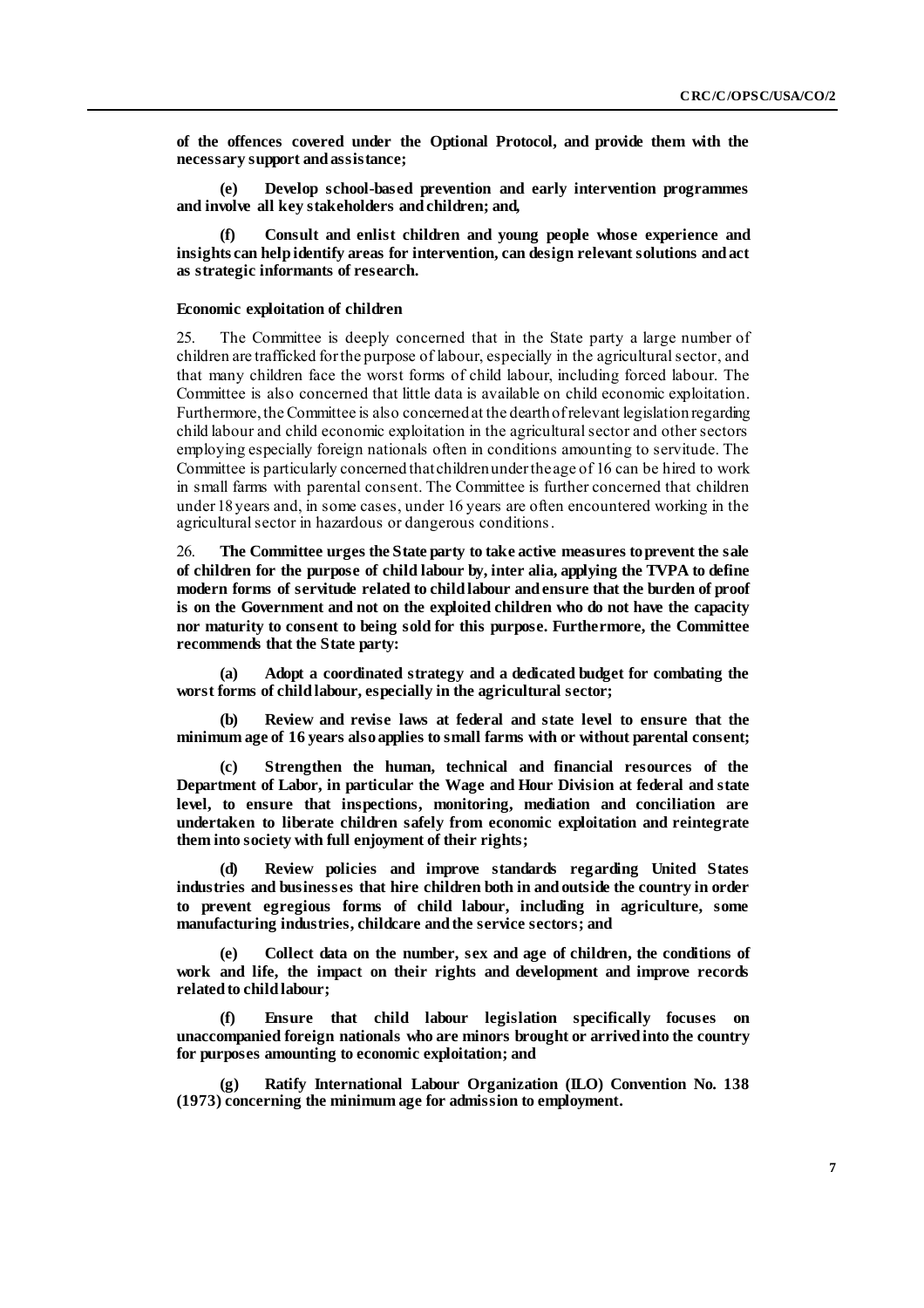#### **Child pornography**

27. While welcoming the efforts undertaken by the State party to combat child pornography including the PROTECT Our Children Act of 2008, the Committee remains concerned about the growing availability of child pornography online, the use of ever younger children and the increase in the violence of images recorded, as observed by the Special Rapporteur on the sale of children, child prostitution and child pornography (A/HRC/16/57/Add.5, para.100, 2011).

# 28. **The Committee urges the State party to:**

**(a) Effectively prevent publication and dissemination of pornographic material concerning children through surveillance mechanisms to automatically block offending Internet Service Providers (ISPs), and other media;**

**(b) Take prompt steps to establish an authority for Internet safety, ISP licensing and checks for content harmful to children;**

**(c) Strengthen its measures to identify and assist child victims of child pornography in all settings and media; and**

**(d) Continue to strengthen international cooperation to prevent and punish child pornography worldwide.**

### **Adoption**

29. The Committee appreciates the adoption of the Intercountry Adoption Universal Accreditation Act of 2012, S. 3331 (UAA), expanding the accreditation standards in the Intercountry Adoption Act (IAA) of 2000 to cover all intercountry adoptions. However, the Committee notes with concern that the 2012 UAA establishes a period of 180 days after entering into force for presentation of petitions for cases outside the Convention or orphan petitions without having to comply with the 2000 IAA. Furthermore, the Committee is particularly concerned that:

(a) Ambiguous definitions and legal loopholes persist despite the new accreditation act, such as for example the fact that payments before birth and oth er expenses to birth mothers, including surrogate mothers, continue to be allowed, thus impeding effective elimination of the sale of children for adoption;

(b) The absence of federal legislation with regard to surrogacy, which if not clearly regulated, amounts to sale of children;

The 2000 IAA requires that the other country involved in intercountry adoption be a signatory to the Hague Convention in order for it to be applied, thus restricting the effective application of the law in all international adoption cases;

The requirement of a "knowing and wilful disregard of the law" as provided for in the 2000 IAA as a ground for prosecution which can result in persons or agencies, involved in illegal acts avoiding culpability and escaping legal proceedings;

(e) The concurrent jurisdiction of state and federal courts which may lead to misuse of the legal system;

(f) The lack of information on the measures taken to ensure that adopted children are not subjected to any form of abuse and neglect; and

(g) The lack of information on the case of Anyelí Liseth Hernández Rodríguez.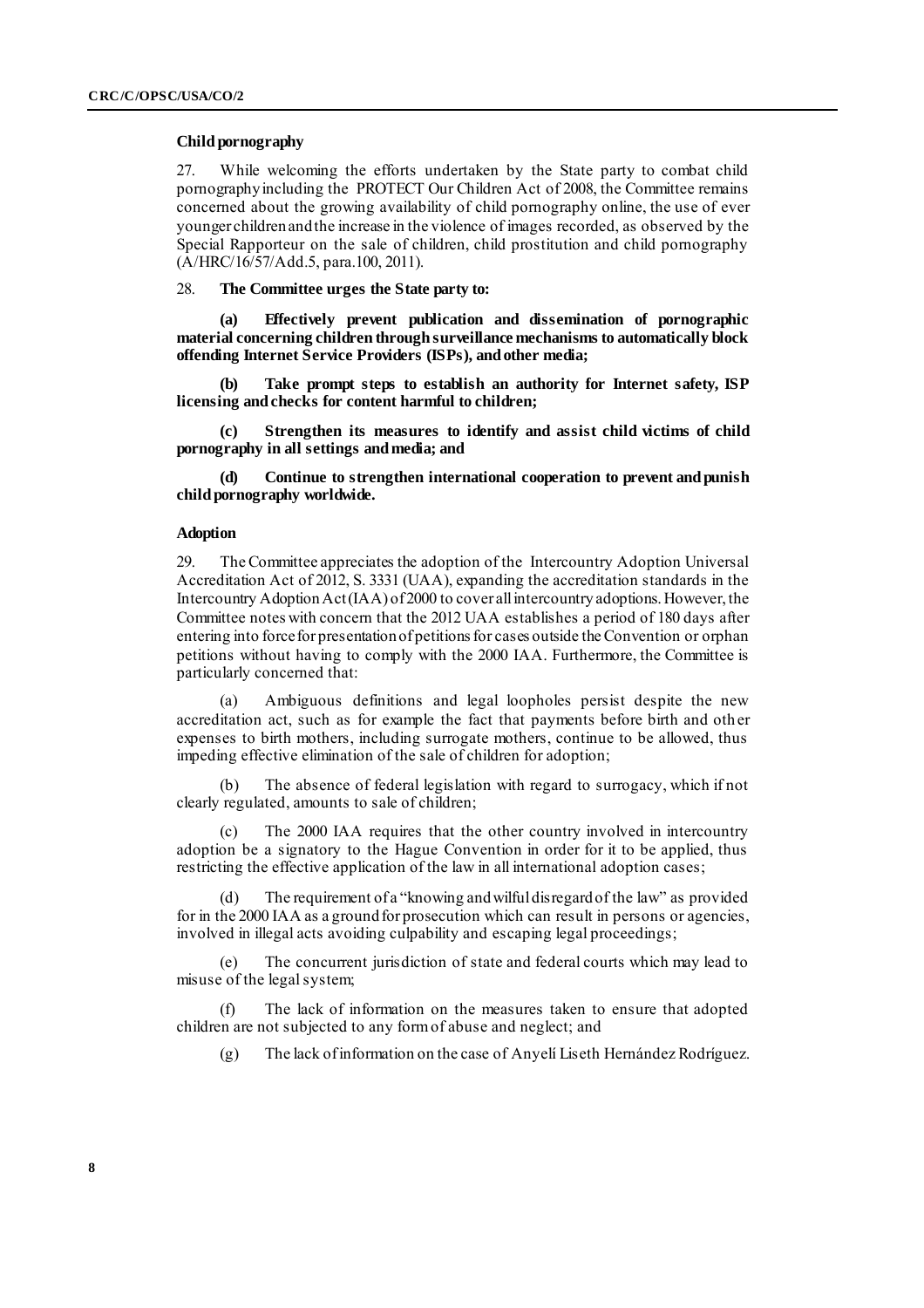30. **The Committee strongly recommends that the State party:**

**(a) Be especially vigilant with respect to petitions for adoption presented during the 180 days period after signature by the President of the 2012 UAA with the purpose of ensuring they do not amount to sale or infringe any other norm contained in the Hague Convention on intercountry adoption and monitor how requests for adoption have been processed;**

**(b) Define, regulate, monitor and criminalize the sale of children at federal level and in all states in accordance with the Optional Protocol, and in particular the sale of children for the purpose of illegal adoption, in conformity with article 3, paragraphs 1 (a) (ii) and 5, of the Protocol; including issues such as, surrogacy and payments before birth and the definition of what amounts to "reasonable costs";**

**(c) Adequately and effectively implement the Hague Convention on intercountry adoption in order to curb the instances of sale of children for international adoption purposes;**

**(d) Modify the 2000 IAA to better define "knowledge" so that it does not necessarily require actual knowledge of transgressions, but rather allows suspicion as grounds for investigation of abuse or sale or other;** 

**(e) Take all necessary measures to prevent agencies or individuals from the State party from entering foreign countries to pursue adoption, disregarding legal procedures of the countries involved;**

**(f) Ensure effective and systematic accreditation and monitoring of all individuals and entities dealing with adoptions directly or as intermediaries, consider limiting their number, and ensure that adoption processes do not result in financial gains to any party;** 

**(g) Ensure the provision of adequate social support and counselling for adoptive parents in preparation for the adoption and to help the integration of the adopted child into the adoptive family, and adequately follow up and monitor adoption, including provisions for establishing liability of adoptive parents in cases of abuse, neglect or exploitation;**

**(h) Train and monitor social workers and case managers on adoption laws, regulations and issues; and**

**(i) Ensure that the best interests of the child are the paramount consideration during the entire adoption procedure, in addition to having the child's view taken into account to the greatest extent possible, having due regard to the child's age and maturity.** 

#### **Child sex tourism**

31. While noting as positive the information given by the State party that recent legislation has expanded the tools with which United States officials can pursue those who engage in sex tourism, the Committee is concerned that little progress has been made concerning the involvement of American citizens in child sex tourism abroad and that the State party remains among the main source countries for child sex tourism. It expresses further concern that reasonable belief that the victim was at least 18 years old can be accepted as legal defence for sex tourists.

## 32. **The Committee urges the State party to:**

**(a) Review its legislation and ensure that reasonable belief that the victim was at least 18 years old can no longer be accepted as legal defence for sex tourists;**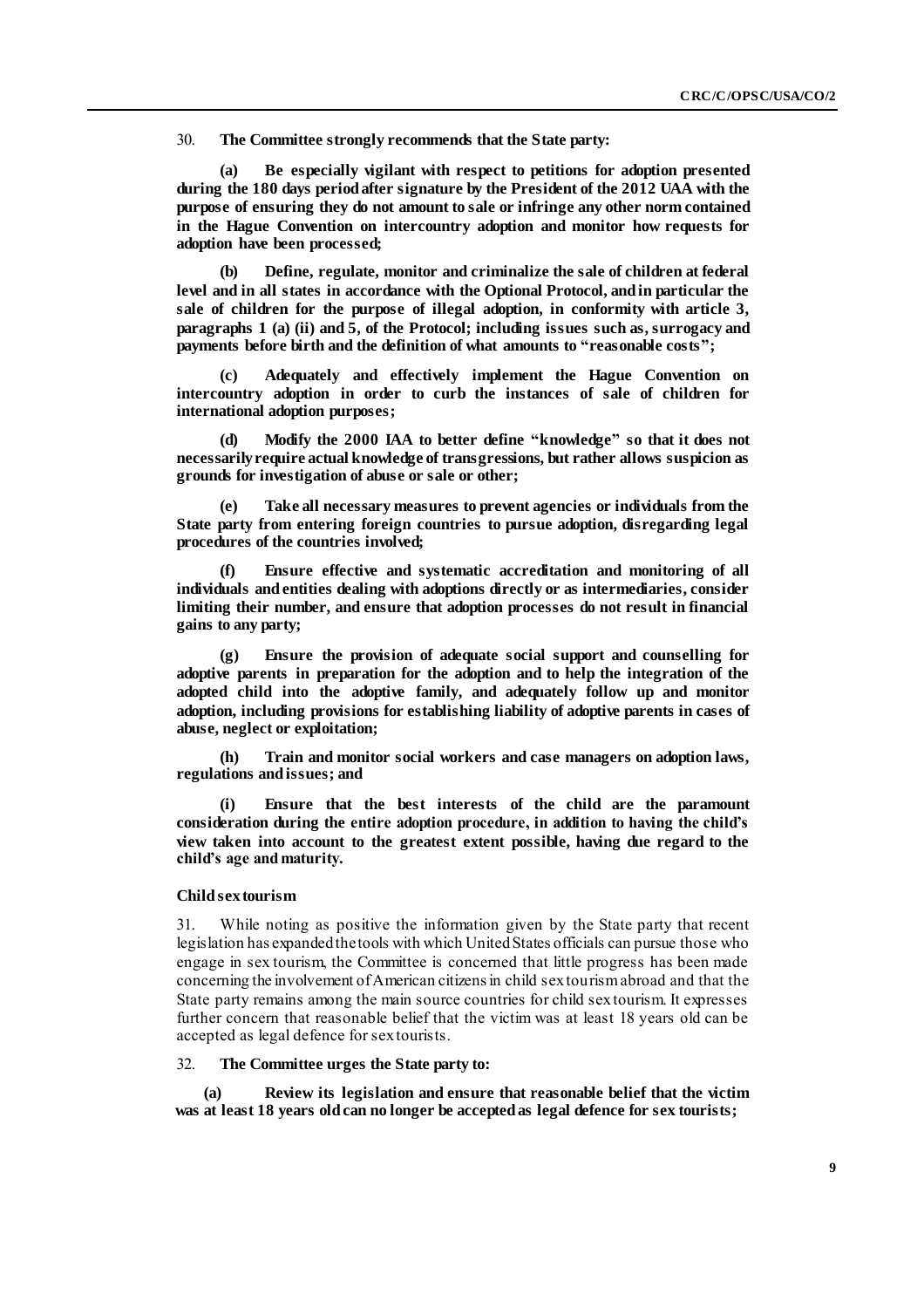**(b) Strengthen its efforts to combat sex tourism, including by raising awareness to change attitudes, such as the idea that it is acceptable to abuse and exploit children living in poverty in foreign countries, as recommended in its previous concluding observations (CRC/C/OPSC/USA/CO/1, para. 29, 2008);**

**(c) Advocate with the tourism industry the fact that child sex tourism amounts to trafficking and sale and that these are illegal offences under United States law; and**

**(d) Widely disseminate the World Tourism Organization (UNWTO) Global Code of Ethics for Tourism among travel agents and tourism agencies, and encourage these enterprises to become signatories to the Code of Conduct for the Protection of Children from Sexual Exploitation in Travel and Tourism and to report publicly on their efforts to preventing child sex tourism.**

# **VI. Prohibition of the sale of children, child pornography and child prostitution and related matters (arts. 3, 4 (paras. 2-3), 5, 6 and 7)**

### **Existing criminal or penal laws and regulations**

33. The Committee notes that despite the incorporation of some of the prohibitions of the Optional Protocol into some state laws, domestic legislation is still not fully in compliance with the Protocol. The Committee is particularly concerned that:

(a) Federal law does not prohibit the sale of children per se but rather proscribes the sale of children for specific purposes such as child prostitution, child pornography and adoption and that not all states have enacted laws related to the sale of children or even to trafficking as defined at federal level;

(b) Children are still being legally arrested, detained and prosecuted for prostitution in the majority of states which have not passed safe-harbour type laws protecting victims from arrest and even in states that have passed such laws, arrest and prosecution still occur due to gaps and weaknesses therein; and

(c) Child pornography is only considered a crime if expressed visually.

### 34. **The Committee recommends that the State party:**

**(a) Define and prohibit child prostitution and sale of children for any purpose with or without economic retribution in accordance with articles 2-3 of the Optional Protocol, at federal level and in all states;**

**(b) Legally and effectively decriminalize the involvement of children in prostitution ensuring that no state law on prostitution allows for the arrest and detention of prostituted minors and that the upper age for protection of child victims is set at 18 years throughout the State party's territory;**

**(c) Pass safe-harbour laws in all states that have not yet done so to ensure that prostituted children are protected and not arrested or detained, and provide training and funding for the promotion and application of such laws;**

**(d) Make all the offences under the Optional Protocol punishable by appropriate penalties that take into account their grave nature, both at federal and state level; and**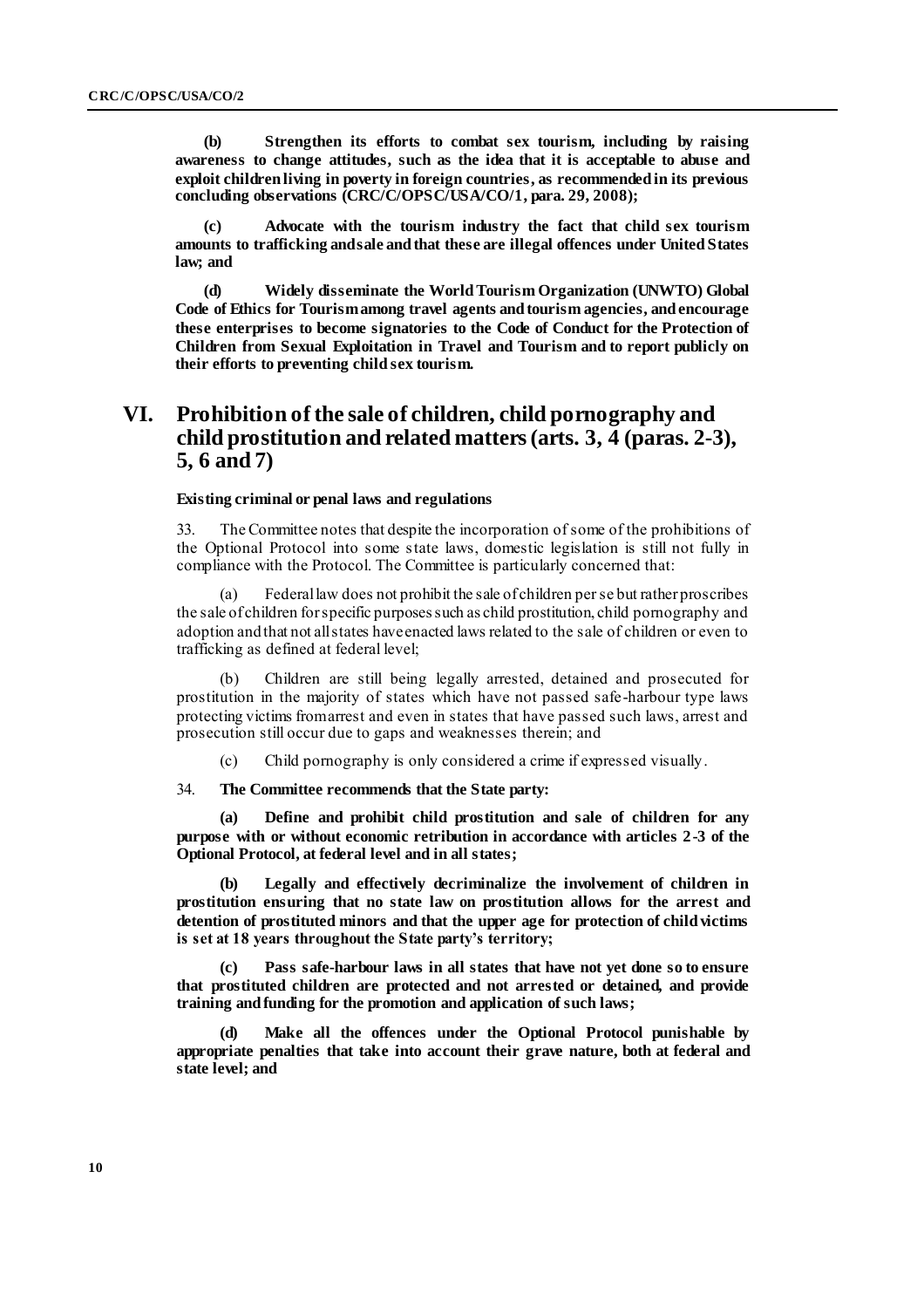### **(e) Ensure that attempting to commit any of the offences covered by the Optional Protocol as well as complicity or participation therein are punished in conformity with article 3, paragraph 2, of the Protocol.**

35. The Committee is deeply concerned at information of sexual abuse committed by clerics and leading members of certain faith-based organizations and religious institutions on a massive and long-term scale amounting to sexual slavery or servitude of children and about the lack of measures taken by the State party to properly investigate cases and prosecute those accused who are members of those organizations and institutions.

36. **The Committee urges the State party to take all necessary measures to investigate all cases of sexual abuse of children whether single or on a massive and long-term scale, committed by clerics, to issue clear instructions to all relevant authorities to actively prosecute those cases and to engage in a dialogue with faithbased organizations, religious institutions and their leaders, in order to enlist their active and open collaboration to prevent, investigate and prosecute cases. The State party should also draw the attention of law-enforcement authorities to the sanctions that may be imposed on them in case of inaction and/or corruption.**

# **Liability of legal persons**

The Committee acknowledges that in practice the State party recognizes the liability of legal persons who have participated in crimes under the Optional Protocol. Nevertheless, the Committee is concerned that this responsibility is not explicitly reflected in the law and that it has been applied only in relation to employment, mostly to benefit business enterprises involved.

38. **The Committee recommends that the State party explicitly incorporate into law the liability of legal persons who participate in any of the crimes under the Optional Protocol, with the establishment of legal sanctions commensurate with the seriousness of the crime committed.**

# **Extraterritorial jurisdiction**

39. The Committee reiterates its previous concern (CRC/C/OPSC/USA/CO/1, para. 35, 2008) that the State party's extraterritorial jurisdiction based on the nationality of the offender, does not reach all offences covered by the Optional Protocol. The Committee also notes that federal law does not generally provide for the assertion of extraterritorial jurisdiction where the victim is a State party's national.

40. **The Committee reiterates its previous recommendation (CRC/C/OPSC/USA/CO/1, para. 36, 2008), in order to strengthen the framework for prosecution and punishment of those responsible for acts involving the sale of children, child prostitution, child pornography and child sex tourism and recommends that the State party establish its jurisdiction in all cases listed under article 4 of the Optional Protocol. Furthermore, the Committee recommends that the State party be able to prosecute an alleged offender present in its territory who has committed one of the offences covered by the Protocol abroad if it does not extradite him or her to another State party and even if the country where the offence was committed is not a party to the Protocol or does not criminalize these acts in its legislation.**

# **Extradition**

41. The Committee welcomes the fact that the State party included extradition for crimes under the Optional Protocol in bilateral agreements signed after it came into force. Likewise, the Committee acknowledges that the State party considers that the Protocol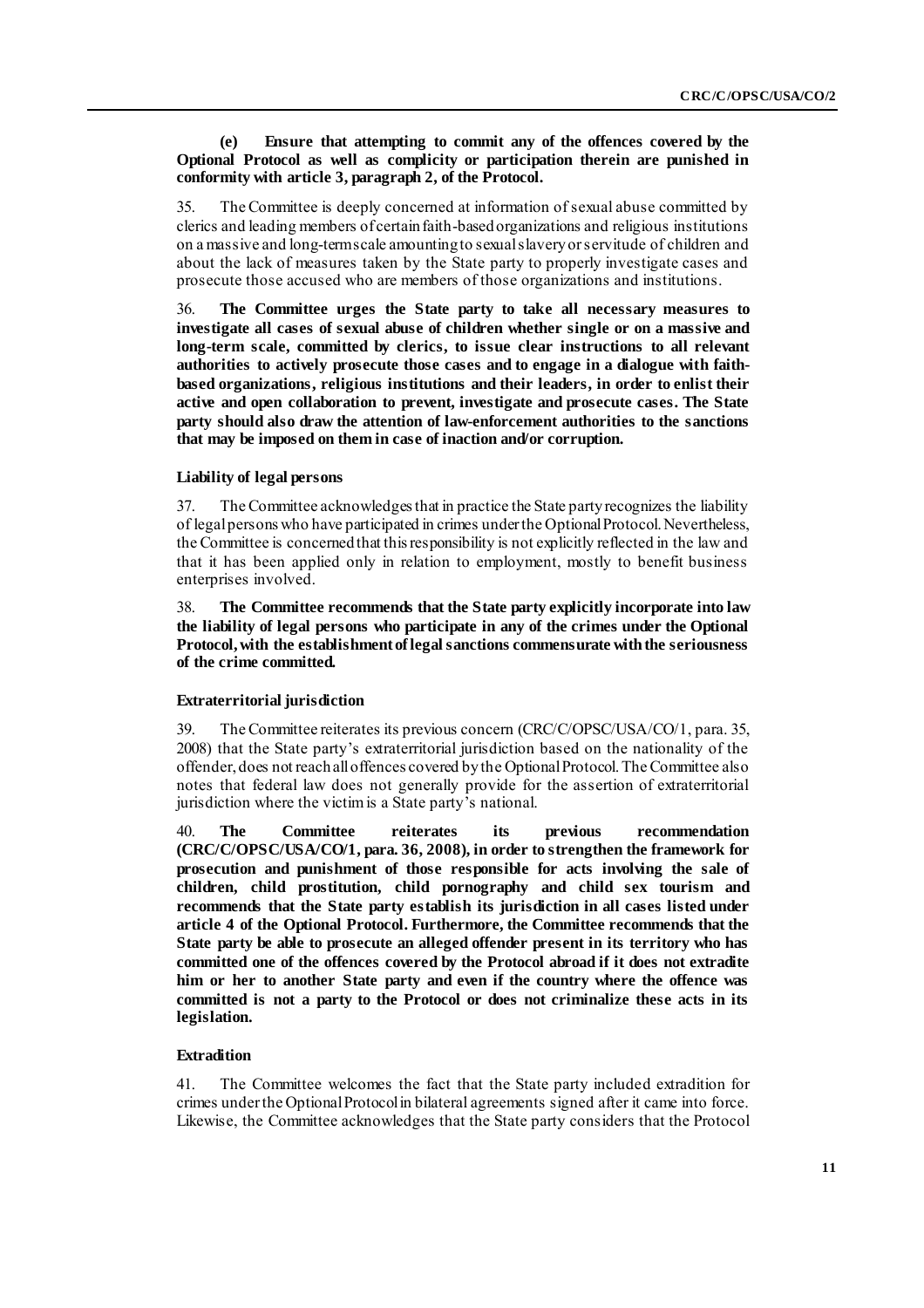modifies all bilateral agreements signed previously to it coming into force with States that have also ratified the Protocol in order to include crimes under it. However, the Committee is concerned that such crimes are not considered to be included in agreements with States that have not ratified the Protocol and that no extraditions would be ruled in the absence of a bilateral agreement even if the other state has ratified the Protocol. Furthermore, the Committee is concerned that in all cases the State party requires double criminality.

42. **The Committee recommends that the State party modify its legislation in order to consider, in all cases, the crimes under the Optional Protocol as crimes that are subject to extradition. Likewise, it recommends that the State party use the possibility provided under article 5.2 to invoke the Protocol as the juridical basis for extradition in respect of crimes included therein, even if no bilateral agreement exists. In any case, it recommends that the State party withdraw the double criminality requisite for all crimes under the Protocol.**

### **Sale of organs**

43. **The Committee, due to the lack of information with regard to the sale of organs, urges the State party to investigate with a view to preventing it, prosecute those responsible, and protect child victims. The Committee recommends that the State party include information in that regard in its next periodic report.** 

# **VII. Protection of the rights of child victims (arts. 8 and 9, paras. 3-4)**

# **Measures adopted to protect the rights and interests of child victims of offences prohibited under the Optional Protocol**

### **Recovery and reintegration of victims**

44. The Committee is deeply concerned that protection services are severely lacking amounting to a few hundred shelter beds throughout the entire State party for sexually exploited children, mostly funded by private institutions and private charity organizations. Even in states with safe-harbour laws which provide for service referral to victims, these are often non-existentresulting in most cases in arrest and detention in order "to protect" children from further violations and suffering. The Committee is also concerned that these children often still lack adequate services for their full physical, psychological and emotional recovery and social reintegration as well as compensation.

45. **The Committee strongly urges the State party to increase the allocation and spending of resources to establish directly or through service providers, the specialized services required for children who have been trafficked, sold for sexual or economic exploitation or otherwise victims of crimes under the Optional Protocol. These should include shelters for immediate relief and longer-term services, especially family reunification, if appropriate, or placement in family settings, and health and education, in order for them to recover physically, psychologically and emotionally and to reintegrate into society. Adequate remedy and reparation should be sought legally and through other means.**

### **Unaccompanied foreign children, asylumseekers, refugees and migrants**

46. While noting that the TVPA allows trafficking victims to stay in the United States if they suffer extreme hardship involving unusual and severe harm if returned to their home country, the Committee is concerned at the information that the State party is applying a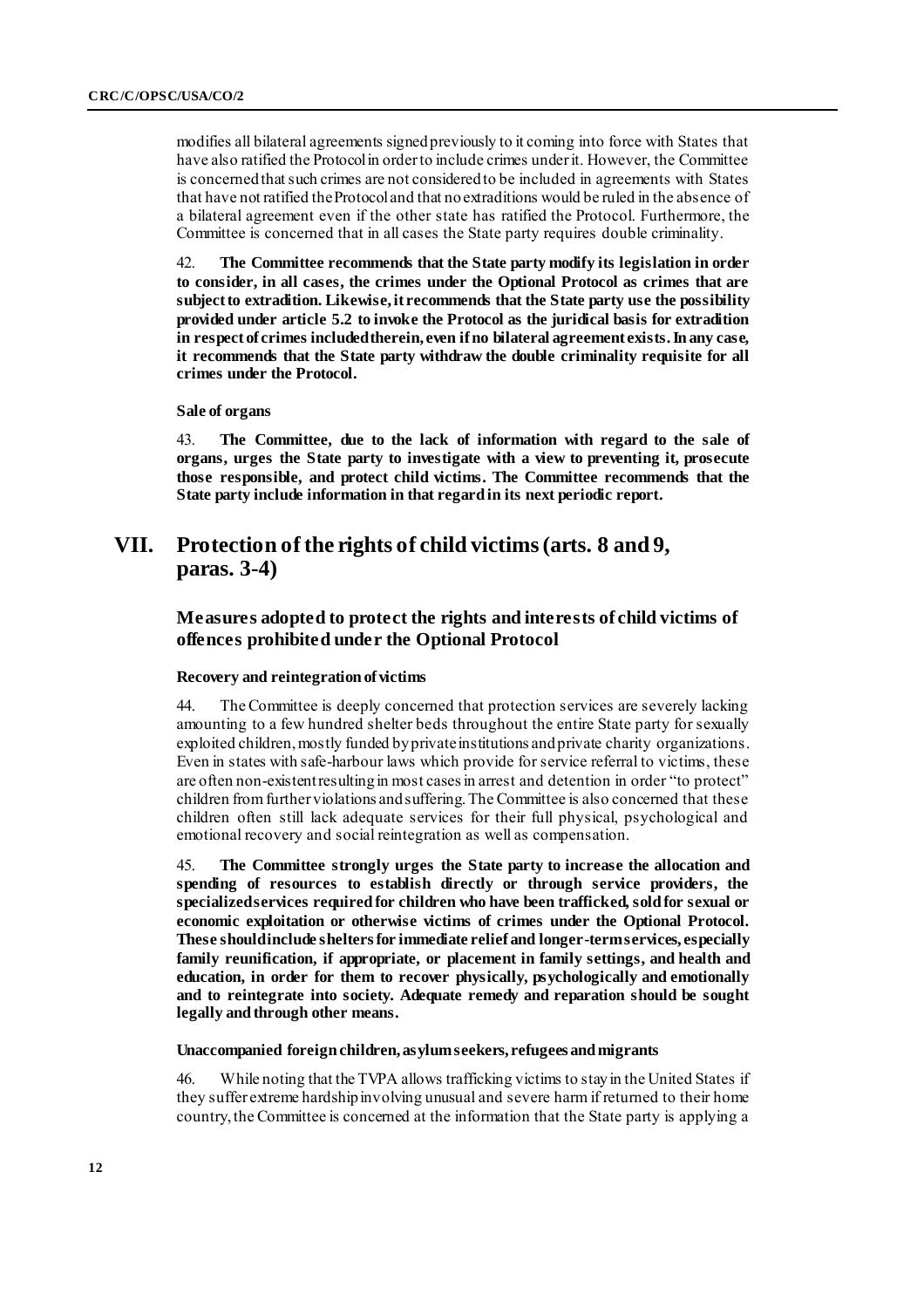very narrow definition of what constitutes human trafficking and who is eligible for relief. The Committee, while noting the efforts undertaken to screen unaccompanied alien children, is particularly concerned that trafficked children are often treated by government officials as offenders and reiterates its previous concern that they may face return or deportation as unidentified trafficked victims, without determination of their best interests being carried out.

47. **The Committee recommends that the State party ensure, inter alia through future reauthorization of the 2008 TVPA and the Refugee Protection Act of 2011 that foreign immigrant children victims of offences covered by the Optional Protocol are not returned or deported. The Committee further recommends that the State party provide immigrant child victims with all the necessary services aimed at their physical, psychological and emotional recovery. The Committee further recommends that the State party call for the incorporation of a "best interests determination" for unaccompanied children in all decisions throughout immigration-related procedures and ensure that every unaccompanied child is appointed an independent Child Advocate to protect the child's best interests in all immigration-related procedures and that every unaccompanied child is represented in all immigration court proceedings by a qualified attorney.**

#### **Criminal justice system protection measures**

48. The Committee is concerned at allegations that children are often interviewed and screened by officials who lack experience in trauma informed interviewing and in inappropriate, uncomfortable and even threatening settings. Furthermore, the Committee is concerned that child victims are often required to testify in open court in front of their trafficker or pimp, as observed by the Special Rapporteur on the sale of children, child prostitution and child pornography (A/HRC/16/57/Add.5, para. 76).

49. **The Committee urges the State party to:**

**(a) Establish clear procedures and standards for the care and protection of child victims and/or witnesses of crimes and that their application is monitored for quality;**

**(b) Ensure that all professionals receive training on child-friendly interaction with child victims and witnesses at all stages of the criminal and judicial process, in accordance with article 8, paragraph 1, of the Optional Protocol and the Guidelines on Justice in Matters involving Child Victims and Witnesses of Crime (Economic and Social Council resolution 2005/20, annex);**

**(c) Ensure that in the treatment by the criminal justice system of children**  who are victims of the offences described in the Optional Protocol, the best interests of **the child are a primary consideration;**

**(d) Make legal assistance available to all victims of offences under the Optional Protocol; and**

**(e) Encourage all states to undertake procedural reforms to allow prosecution of perpetrators without victim/witness testimony and use videotaped testimony/interviews as evidence in court in order to avoid revictimization of the child.**